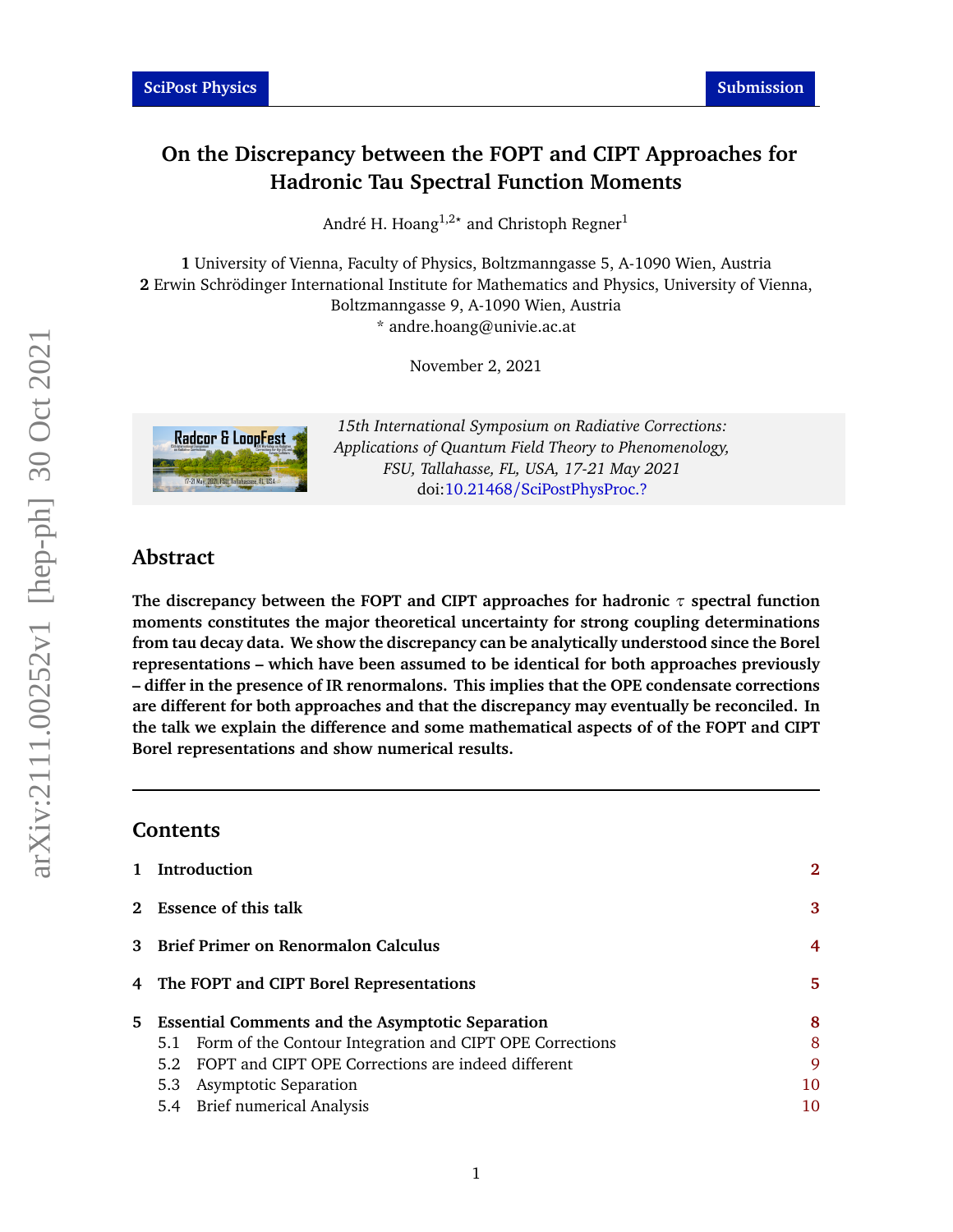# <span id="page-1-0"></span>**1 Introduction**

Moments of the *τ* hadronic spectral functions obtained from LEP [[1,](#page-11-1)[2](#page-11-2)] provide an important tool for precise determinations of the strong coupling  $\alpha_{s}.$  Predictions for the spectral function moments in the massless quark limit are based on the vacuum polarization function *Π*(*p* 2 ), which is known perturbatively to 5 loops (i.e.  $\mathcal{O}(\alpha_s^4)$ ) in full QCD [[3](#page-11-3)[–6](#page-12-0)]. Considering only for first generation quarks and QCD corrections, the theoretical moments can be written as [[7–](#page-12-1)[10](#page-12-2)]

<span id="page-1-1"></span>
$$
A_W(s_0) = \frac{N_c}{2} S_{ew} |V_{ud}|^2 \left[ \delta_W^{\text{tree}} + \delta_W^{(0)}(s_0) + \sum_{d \ge 4} \delta_W^{(d)}(s_0) \right],\tag{1}
$$

where  $N_c = 3$ ,  $S_{ew}$  stands for electroweak corrections (which we do not consider further),  $V_{ud}$  is a CKM matrix element and  $s_0$  is the upper bound of the spectral function integration. The term  $\delta_W^{\text{tree}}$  is the tree-level contribution and  $\delta_W^{(0)}(s_0)$  stands for the higher order perturbative QCD corrections. The terms  $\delta_W^{(d)}(s_0)$  represent condensate corrections in the framework of the operator product expansion (OPE) [[11](#page-12-3)]. They involve vacuum matrix elements of low-energy QCD operators of increasing dimension resulting from an expansion in inverse powers of  $s_0$ . The leading dimension *d* = 4 term is related to the well-known gluon condensate  $\langle \alpha_s G^{\mu\nu} G_{\mu\nu} \rangle$ . There are also so-called duality-violation corrections which can be important phenomenologically, but which are not relevant for the subsequent discussion and therefore suppressed in Eq.[\(1\)](#page-1-1). Using the 5-loop results [[3–](#page-11-3)[6](#page-12-0)] an impressive precision of about 5% has been achieved for  $\alpha_s(m_\tau^2)$  (corresponding to an uncertainty of 1.5% for  $\alpha_s(m_Z^2)$ ), where the uncertainty is dominated by the perturbative error in  $\delta_W^{(0)}(s_0)$  [[9,](#page-12-4) [10,](#page-12-2) [12,](#page-12-5) [13](#page-12-6)].

The QCD corrections  $\delta_W^{(0)}(s_0)$  are obtained from the expression ( $x \equiv s/s_0$ )

<span id="page-1-2"></span>
$$
\delta_{W}^{(0)}(s_{0}) = \frac{1}{2\pi i} \oint_{C_{s}} \frac{ds}{s} W(\frac{s}{s_{0}}) \hat{D}(s) = \frac{1}{2\pi i} \oint_{C_{x}} \frac{dx}{s} W(x) \hat{D}(xs_{0}). \tag{2}
$$

where  $\hat{D}(s)$  is the partonic Adler function,  $\frac{1}{4\pi^2}(1+\hat{D}(s))\equiv -s\frac{d\hat{\Pi}(s)}{ds}$  and the weight function  $W(x)$ is a polynomial in  $x$  which (together with the choice of  $s_0$ ) specifies the type of moment considered. The contour path  $C_s$  ( $C_x$ ) starts/ends at  $s = s_0 \pm i0$  ( $x = 1 \pm i0$ ) and traverses the complex *s*-plane, crossing the Euclidean axis half way through, with sufficient distance from the origin such that the strong coupling stays in the perturbative regime. Through analyticity this path is related to an associated integration along the real positive *s*-axis over the experimental spectral function data [[10](#page-12-2)]. Frequently a circular path with  $|s| = s_0$  ( $|x| = 1$ ) is considered, but it may be deformed arbitrarily as long as it stays in the region where the strong coupling remains perturbative. For  $W_{\tau}(x) = (1 - x)^3 (1 + x) = 1 - 2x + 2x^3 - x^4$  and  $s_0 = m_{\tau}^2$  the moment  $A_{W_{\tau}}(m_{\tau}^2)$  agrees with the  $\lim_{\tau \to 0} \frac{\partial^2 u}{\partial x^2}$  *π* (*τ* από *τ* decay rate  $R_\tau = \Gamma(\tau^- \to \text{hadrons} \nu_\tau(\gamma))/\Gamma(\tau^- \to e^- \bar{\nu}_e \nu_\tau(\gamma)).$ 

The two widely employed methods to calculate  $\delta^{(0)}_W(s_0)$  are Fixed Order Perturbation Theory (FOPT) and Contour Improved Perturbation Theory (CIPT). The CIPT approach is based on the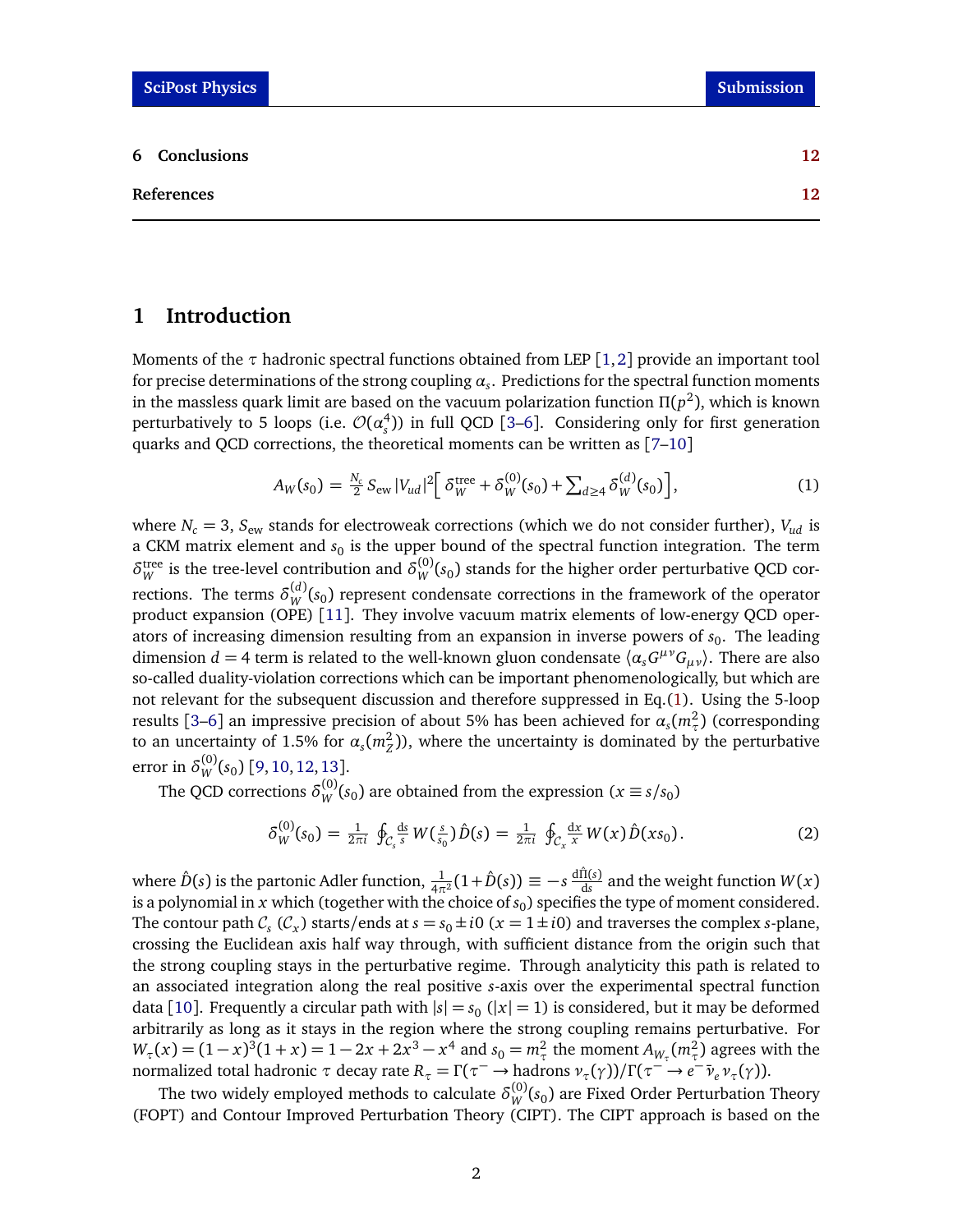perturbative series for the Adler function of the form<sup>[1](#page-2-1)</sup>

<span id="page-2-2"></span>
$$
\hat{D}(s) = \sum_{n=1}^{\infty} \bar{c}_n a^n(-x), \qquad (3)
$$

with real-valued coefficients  $\bar{c}_n$  (which agree with those of the real-valued Euclidean Adler function for  $s = -s_0$ ) and complex-valued powers of the strong coupling. One carries out the contour integration over powers of the complex-valued strong coupling *α<sup>s</sup>* (−*s*). The CIPT series arises from truncating the sum in Eq. [\(3\)](#page-2-2). The FOPT approach consists of expanding the series [\(3\)](#page-2-2) in powers of *α<sup>s</sup>* (*s*<sup>0</sup> ), so that the complex phases appear exclusively in powers of ln(−*s/s*<sup>0</sup> ) within the integrands of the coefficients. For FOPT, the series arises from truncating the sum in powers of  $\alpha_s(s_0)$ , so that the powers of the strong coupling can be factored out of the contour integration for each series term. The CIPT approach differs from FOPT in that it resums the powers of ln(−*s/s*<sub>0</sub>) to all orders along the integration path [[8,](#page-12-7)[14](#page-12-8)].

It is an important fact that, after the contour integration [\(2\)](#page-1-2) is carried out for the moment series, it is not possible anymore to switch between the FOPT and CIPT expansions by a scheme change of *α<sup>s</sup>* . So the difference of the truncated FOPT and CIPT series for the spectral function moments, is of a quite different character as the renormalization scale variations usually carried out for perturbative QCD predictions. A major limitation of *α<sup>s</sup>* determinations from the moments  $A_W(s_0)$  is that FOPT and CIPT calculations of  $\delta^{(0)}_W(s_0)$  for moments with good perturbative convergence yield to systematic numerical differences that do not seem to be covered by the conventional perturbative uncertainty estimates related to renormalization scale variations. Since CIPT in general leads to smaller values for  $\delta^{(0)}_W(s_0)$  than FOPT, extractions of  $\alpha_s(m_\tau^2)$  based on CIPT generally arrive at larger values than those based on FOPT.

## <span id="page-2-0"></span>**2 Essence of this talk**

In this talk we report on the results given in Refs. [[15,](#page-12-9) [16](#page-12-10)], which demonstrated that the different character of the FOPT and CIPT spectral function moment series together with the fact the coefficients ¯*c<sup>n</sup>* in Eq. [\(3\)](#page-2-2) contain asymptotic (i.e. non-convergent) contributions due to infrared (IR) renormalons [[17,](#page-12-11) [18](#page-12-12)] leads to a systematic disparity in the high-order behavior of the two types of moment series. It is the above mentioned property of the FOPT and CIPT methods – that one cannot switch between them through a change of renormalization scheme – that is a crucial ingredient in the discussions that follow. The disparity – which we call the **asymptotic separation** – can be sufficiently sizeable and manifest itself already at very low orders to explain the observed discrepancy between 5-loop FOPT and CIPT moments mentioned above. However, the disparity provides a resolution to the FOPT-CIPT discrepancy problem only if the asymptotic character is already manifest in the known perturbative coefficients up to 5-loops, which means that the known 5-loop coefficient of  $\hat{D}(s)$  is already dominated in a sizeable way by the asymptotic behavior of infrared (IR) renormalons. In practice, the IR renormalon dominance assumption implies that the dominant gluon condensate IR renormalon governs the behavior of the Adler function series at 5-loops [[19](#page-12-13)] in a sizeable way and that – within some uncertainties – one can make relatively rigid predictions for the Adler function's perturbative coefficients beyond 5 loops using the renormalon calculus. Some evidence has been provided supporting the IR renormalon dominance assumption for  $\hat{D}(s)$  [[20](#page-12-14)], but we stress that it cannot be strictly proven. Thus, even though the disparity

<span id="page-2-1"></span><sup>&</sup>lt;sup>1</sup>Here we use conventions, where 1-loop *β*-function coefficient has the form  $\beta_0 = 11 - 2n_f/3$  and we furthermore define  $a(-x) \equiv \frac{\beta_0 a_s(-s)}{4\pi} = \frac{\beta_0 a_s(-xs_0)}{4\pi}$  and  $a_0 \equiv \frac{\beta_0 a_s(s_0)}{4\pi} = a(1)$ . We also take  $n_f = 3$ .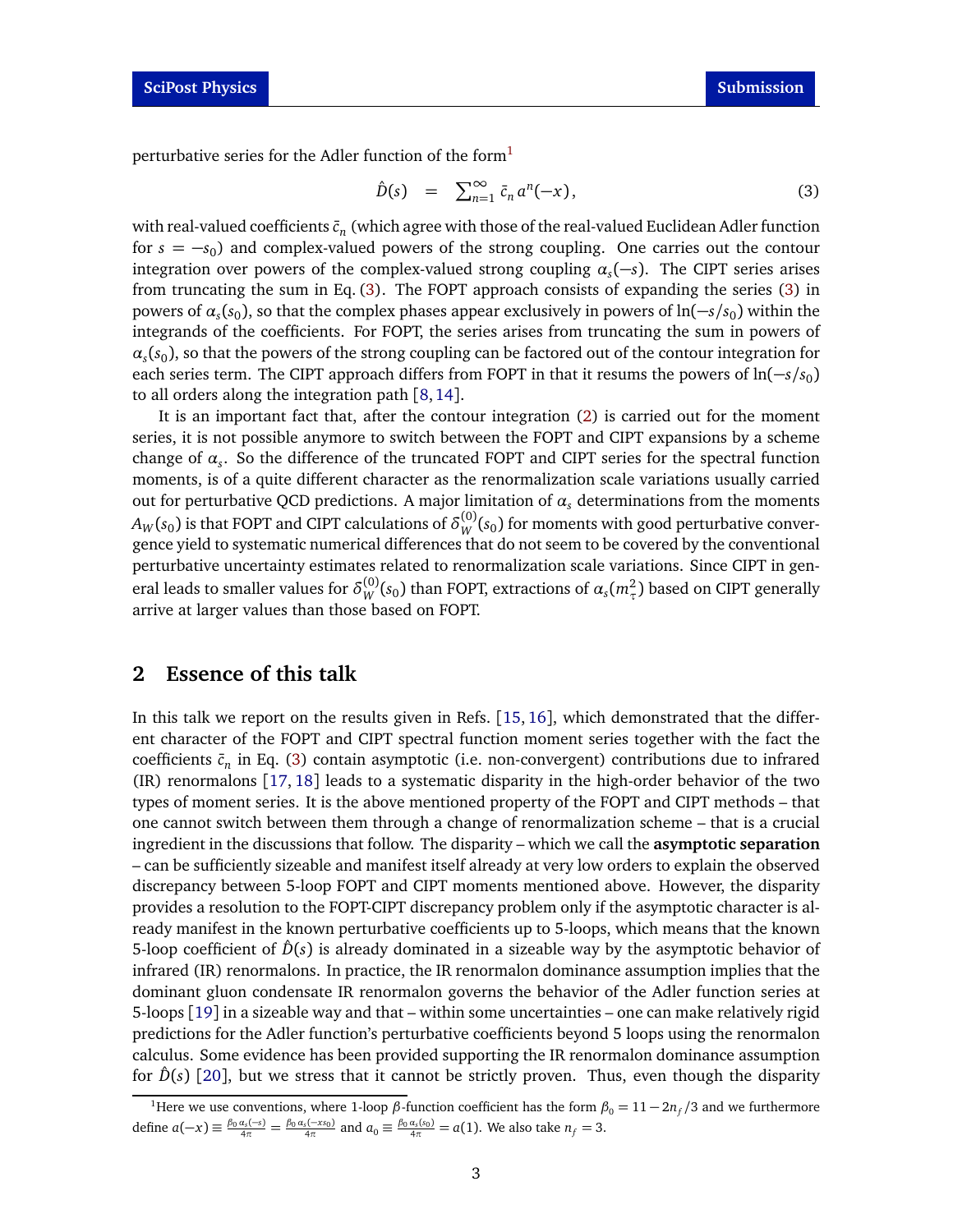between the FOPT and CIPT series exists as a matter of principle (because of the existence of IR renormalons in perturbative QCD [[17,](#page-12-11) [18](#page-12-12)]) our results provide an explanation of the observed FOPT-CIPT discrepancy at the 5 loop level only in the context of the IR renormalon dominance assumption. We stress that this talk is not intended to provide arguments on the validity of the IR renormalon dominance assumption, but to discuss the principal aspects of the asymptotic separation.

In the following we provide a brief primer to the renormalon calculus (Sec. [3\)](#page-3-0), explain how the character of the FOPT and CIPT series leads to principal differences in their Borel representation in the presence of IR renormalons (Sec. [4\)](#page-4-0), we address some mathematical subtleties of the CIPT Borel representation, and we show numerical results (Sec. [5\)](#page-7-0). We emphasize that the study of the involved analytic expressions is a complicated matter, particularly in full QCD, so that in this talk we can primarily state the outcome without going into technical details. Many analytic results will for simplicity be written down in the large-*β*<sub>0</sub> approximation (see Ref. [[16](#page-12-10)]). We refer to Ref. [[15](#page-12-9)] for all details and the analytic results in full QCD.

# <span id="page-3-0"></span>**3 Brief Primer on Renormalon Calculus**

The renormalon calculus provides a convenient way to quantify the large-order behavior of the coefficients of asymptotic series, which for any perturbative series in QCD is tied to the IR and UV properties of the *β*-function [[17,](#page-12-11) [18,](#page-12-12) [21–](#page-13-0)[23](#page-13-1)]. Furthermore, there is a one-to-one correspondence of the asymptotic contributions in the series coefficients with IR origin to power corrections in the context of the OPE. In the following we briefly outline the basics of renormalon calculus to the extend needed for the understanding of the following parts of this talk.

Starting from the perturbation series  $\hat{\sigma} = \sum_{n=1}^{\infty} d_n(\mu)(\alpha_s(\mu)/\pi)^n$  for a quantity *σ* in powers of (the real-valued) *α<sup>s</sup>* (*µ*), the so-called **Borel function** (or Borel transform) of *σ*ˆ , is defined by  $B[\hat{\sigma}](u) = \sum_{n=1}^{\infty} (4^n d_n(\mu)) / (\beta_0^n \Gamma(n)) u^{n-1}$ . In the Borel function the asymptotic *n*-factorial growth of the *d<sup>n</sup>* coefficients with *n* is compensated by the inverse powers of *Γ* (*n*) such that the Taylor series for *B*[*σ*ˆ ](*u*) in powers of *u* is absolute convergent in a circle around the origin of the complex Borel *u*-plane. The resummed function *B*[*σ*ˆ ](*u*) in this circle can be analytically continued into the entire Borel plane (at least as far as information accessible to perturbation theory is concerned). The original series (in powers of  $\alpha_s$ ) can be recovered from the  $B[\hat{\sigma}](u)$  Taylor series from the relation  $\hat{\sigma} = \int_0^\infty du B[\hat{\sigma}](u) e^{-4\pi u/(a_s(\mu)\beta_0)}$ . The so-called **Borel sum** is the result of the same integral using the full function  $B[\hat{\sigma}](u)$  in the entire complex *u* plane. We call the integral over the full  $B[\hat{\sigma}](u)$  function also the **Borel representation** of  $\sigma$ . Asymptotic contributions in the original series are related to non-analytic structures (cuts and poles) in *B*[*σ*ˆ ](*u*) in the complex *u* plane, where the previously mentioned radius of convergence is related to the non-analytic structure located closest to the origin. The closer the non-analytic structure is to the origin, the larger its impact (i.e. its dominance) in the original series. One calls these non-analytic structures **renormalons**, and one furthermore distinguishes between IR and UV renormalons. The character of these renormalons is determined from the UV and IR properties of QCD which are directly tied to the perturbative *β*-function and, as far as IR renormalons are concerned, to the form of the OPE corrections. One can consider the Borel sum as the "all-order resummed" result of the original series for *σ*. However, if there are non-analytic structures along the positive real *u*-axis, which usually happens for IR renormalons, the Borel sum requires some path deformation prescription, such as the principle value (PV) prescription, to be well-defined. Carrying out a convergent scheme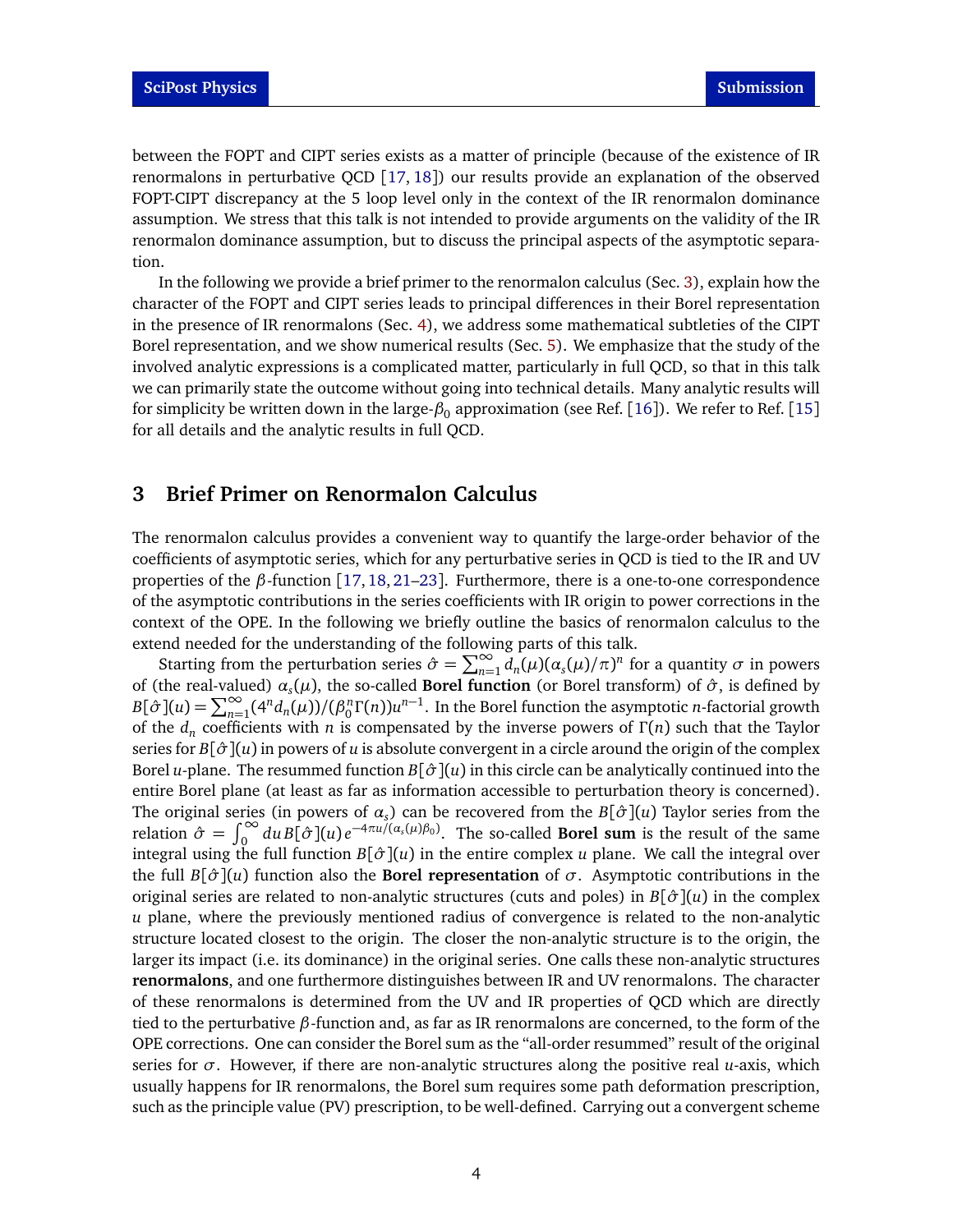change for *α<sup>s</sup>* (e.g. related to a reexpansion of the series for a different renormalization scale or when using a different renormalization condition for the strong coupling) leaves the Borel sum invariant. We also mention that the Borel representation (and its value within any prescription) is strictly invariant under a rescaling of the coupling constant,  $\alpha_s(\mu) \to \eta(\mu) \equiv \lambda \alpha_s(\mu)$  for any **positive real** number *λ*. The latter invariance will be important in this talk.

The Borel function  $B[\hat{D}](u)$  for the perturbative Euclidean Adler function series with the form  $\hat{D}(-s_0) = \sum_{n=1}^{\infty} \bar{c}_n a_0^n$  has been studied intensely in the past [[18](#page-12-12)[–20,](#page-12-14) [24–](#page-13-2)[27](#page-13-3)]. The exact form of  $B[\hat{D}](u)$  is unknown, but each OPE term implies the existence to an additive contribution in  $B[\hat{D}](u)$  with a specific non-analytic structure that is uniquely tied to the dimension of the nonperturbative matrix element (condensate), its anomalous dimension, its Wilson coefficient and the coefficients of the *β*-function. The leading OPE term is the dimension-4 gluon condensate correction, which for the Euclidean Adler function has the form

<span id="page-4-1"></span>
$$
\hat{D}_{d=4}^{\text{OPE}}(-s_0) = C_{G^2}(\alpha_s(s_0))^{\frac{\langle \alpha_s G^{\mu\nu} G_{\mu\nu}\rangle}{s_0^2}}.
$$
\n(4)

The gluon condensate correction implies the existence in  $B[\hat{D}](u)$  of a certain linear combination of non-analytic terms  $\frac{1}{(2-u)^{\gamma}}$  for different rational values of *γ*. In the large- $\beta_0$  approximation, where  $C_{G^2} = 1$ , this linear combination collapses to the single term  $\frac{1}{2-u}$ . In general, OPE condensate corrections with dimension *d* are associated to certain linear combinations of nonanalytic terms  $\frac{1}{(d/2-u)^{\gamma}}$ , each of which then implies contributions in the coefficients  $d_n$  of the form  $(\frac{\beta_0}{2d}$  $\frac{\beta_0}{2d}$ )<sup>n</sup>( $\frac{2}{d}$ *d* ) *γ*−1 *Γ* (*γ*+*n*−1) *<sup>(+n-1)</sup>*. This reduces to  $\left(\frac{\beta_0}{2d}\right)$  $\frac{\beta_0}{2d}$ <sup>n</sup> Γ(*n*) for  $\gamma = 1$  and makes the asymptotic character of the series expansion manifest. The smaller the dimension *d*, the stronger is the increase with *n*. Since OPE corrections are known to exist for all integer values of  $d \geq 4$ ,  $B[\hat{D}](u)$  contain non-analytic renormalon terms of the form  $\frac{1}{(p-u)^{\gamma}}$  for  $p = 2, 3, 4, ...$  The practical limitation of the association of an OPE correction and a specific linear combination of non-analytic renormalon contributions is that the normalization of this linear combination within  $B[D](u)$  is a priori unknown (up to the fact that it is non-zero) and can only be fixed with additional assumptions. This is the origin of the issue concerning the renormalon dominance assumption mentioned in Sec. [2.](#page-2-0) Only for the large-*β*<sup>0</sup> approximation, which can be calculated from massless fermion self-energy insertions into the  ${\cal O}(\alpha_s)$  gluon exchange diagrams, the Borel function is known exactly [[28](#page-13-4)]. The large-*β*<sup>0</sup> approximation is believed to exhibit at least the qualitative features of the Borel function in full QCD.

We also mention that the gluon condensate OPE corrections almost completely cancel (up to contributions coming to the higher order corrections to its Wilson coefficient  $C_{G2}$ ) from the contour integral of Eq. [\(2\)](#page-1-2), if the weight function  $W(x)$  does not contain a quadratic term  $x^2$ . At the same time, the associated perturbative behavior of  $\delta^{(0)}_W(s_0)$  is much better than for weight functions with a quadratic term [[20](#page-12-14)]. This is the reason why for most recent phenomenological analyses (aiming for strong coupling determinations) only moments with weight functions without a quadratic term have been employed. This observation is consistent with the norm of the gluon condensate renormalon being quite sizeable, so that it already governs the size of the known 5-loop corrections.

### <span id="page-4-0"></span>**4 The FOPT and CIPT Borel Representations**

The central aspect of our work is that the Borel representations of the FOPT and CIPT spectral function moment series are not identical. To see this we construct the two Borel representations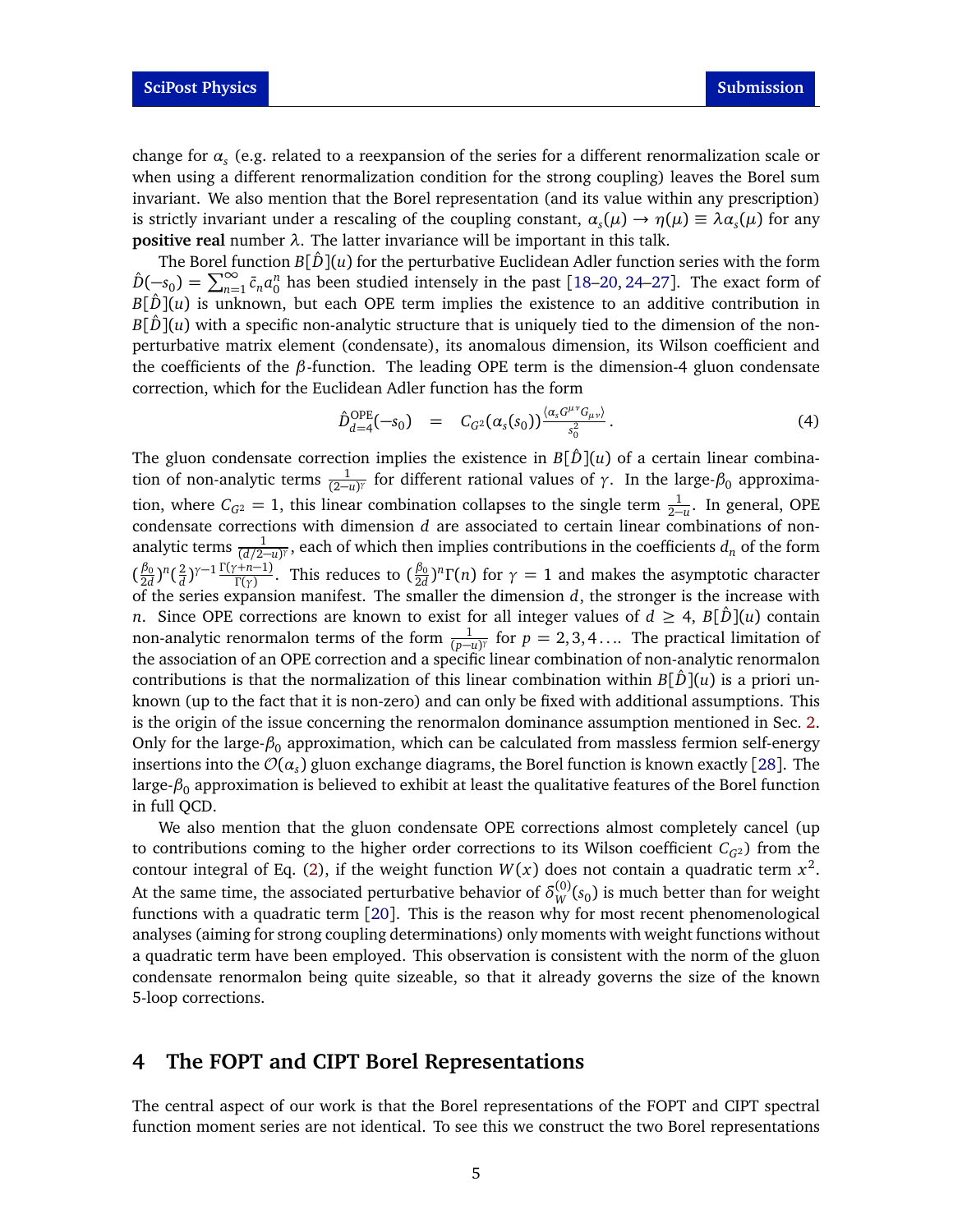directly from the series terms using the form of the Borel function of the Euclidean Adler function  $B[\hat{D}]$  as an input, but making no further assumption about their form.

We first consider CIPT and start from the observation that the contour integrals over  $\frac{1}{x}W(x)$ ( $\frac{\alpha_s(-xs_0)}{\pi}$ *π* ) *n* , which arise for each CIPT moment series term, do a priori not allow to cleanly identify the expansion parameter of the series – simply because the renormalization scale of  $\alpha_s$  is integration parameter dependent. This is the very special characteristics of the CIPT approach. It implies that we should consider the whole integral to be part of the series coefficients and reintroduce an expansion parameter by hand so that we can apply the principles in the construction of the Borel function explained in Sec. [3.](#page-3-0) Applying the strict invariance mentioned at the very end of the 2nd paragraph, an appropriate choice of the expansion parameter is  $\alpha_s(s_0)$ , which one can conveniently pull out of the series coefficients with the appropriate power.<sup>[2](#page-5-0)</sup>

<span id="page-5-3"></span>
$$
\delta_W^{(0),\text{CIFT}}(s_0) = \frac{1}{2\pi i} \sum_{n=1}^{\infty} \bar{c}_n \left[ \oint_{\mathcal{C}_x} \frac{dx}{x} W(x) \left( \frac{a(-x)}{a_0} \right)^n \right] a_0^n. \tag{5}
$$

Now we can proceed and obtain the Borel function for the CIPT series  $\delta_W^{(0),\text{CIPT}}(s_0)$ ,

<span id="page-5-1"></span>
$$
B[\delta_W^{(0),\text{CIFT}}(s_0)](u) = \sum_{n=1}^{\infty} \left[ \frac{1}{2\pi i} \oint_{\mathcal{C}_x} \frac{dx}{x} W(x) \left( \frac{a(-x)}{a_0} \right)^n \right] \frac{\bar{c}_n}{\Gamma(n)} \bar{u}^{n-1}
$$
  

$$
= \frac{1}{2\pi i} \oint_{\mathcal{C}_x} \frac{dx}{x} W(x) \left( \frac{a(-x)}{a_0} \right) B[\hat{D}] \left( \frac{a(-x)}{a_0} \bar{u} \right), \tag{6}
$$

where  $B[\hat{D}](u)$  is the Borel function of the Euclidean perturbative Adler function already mentioned above, defined through the series  $B[\hat{D}](u) = \sum_{n=1}^{\infty}$ ¯*cn*  $\frac{\bar{c}_n}{\Gamma(n)}u^{n-1}$  in its region of convergence around the origin. The non-analytic structures in the analytically continued expression for  $B[\hat{D}](u)$ in the entire complex *u*-plane are inherited directly to  $B[\delta_W^{(0),\text{CIPT}}(s_0)](u)$ . The Borel representation of the spectral function moments in the CIPT approach thus has the form

<span id="page-5-2"></span>
$$
\delta_{W,\text{Borel}}^{(0),\text{CIFT}}(s_0) = \int_0^\infty d\bar{u} \; \frac{1}{2\pi i} \; \oint_{\mathcal{C}_x} \frac{dx}{x} \, W(x) \left( \frac{a(-x)}{a_0} \right) B[\hat{D}] \left( \frac{a(-x)}{a_0} \bar{u} \right) e^{-\frac{\bar{u}}{a_0}} \,. \tag{7}
$$

This derivation does not depend on a particular form of  $B[\hat{D}](u)$ . It only assumes that the Taylor series for  $B[\hat{D}](u)$  in the complex *u* plane around the origin specifies the function unambiguously in the entire complex *u*-plane. This is an assumption that has been made in any past study of the Borel function of the Euclidean perturbative Adler function, even if not explicitly stated. Furthermore, it is assumed that swapping the *x*-integration and the sum over *n* in Eq. [\(6\)](#page-5-1), which is correct within the radius of convergence, is also allowed for the analytically continued function. We also note that it is allowed to swap the  $\bar{u}$  and  $x$  integrations when evaluating Eq. [\(7\)](#page-5-2).

Let us now consider the Borel representation for the perturbative moments in the FOPT approach. To derive the Borel representation from the prescription in the 2nd paragraph of Sec. [3](#page-3-0) is not an easy task due to the appearance of the powers of logarithms ln(−*s/s*<sup>0</sup> ) in the integrals for the series coefficients, which depend on the *β*-function coefficients. The derivation is, however, straightforward in the large- $\beta_0$  approximation, where the series for the Adler function in the complex plane for the expansion in powers of  $\alpha_s(s_0)$  can be written down in closed form (using  $a(-x) = \frac{a_0}{1 + a_0 \ln(-x)}$ 

$$
\hat{D}(s) = \sum_{n=1}^{\infty} a_0^n \sum_{i=0}^{n-1} \frac{(n-1)!}{i!(n-i-1)!} \bar{c}_{n-i} (-\ln(-x))^i.
$$
 (8)

<span id="page-5-0"></span> $^2$ Any multiple of  $\alpha_s(s_0)$  can be picked as the expansion parameter without changing the series terms, but  $\alpha_s(s_0)$  is convenient since it also used for the FOPT series and allows for easy comparison.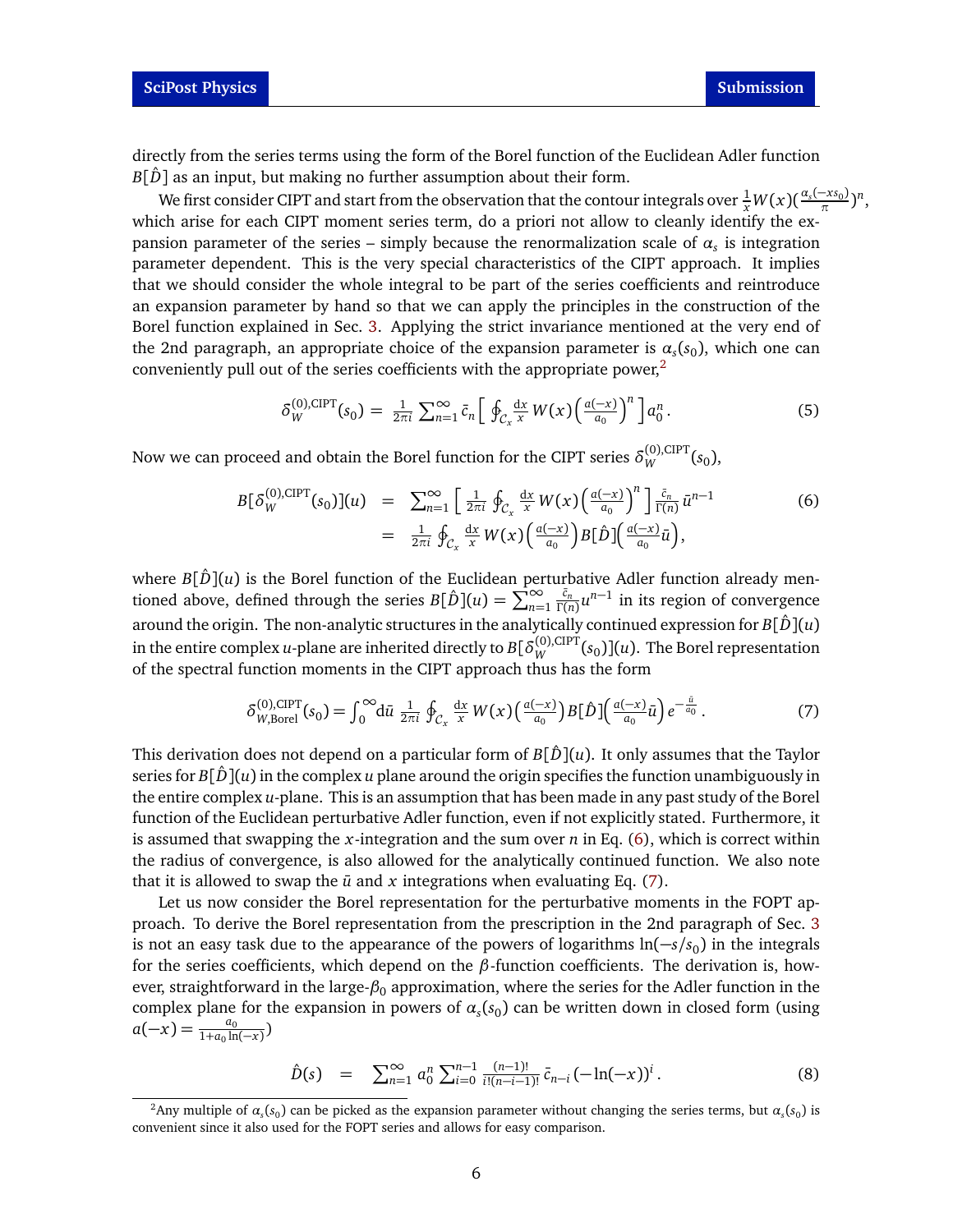<span id="page-6-3"></span>

Figure 1: Left: Borel integration paths in the *u*-plane involved for the FOPT and CIPT Borel representations for an IR renormalon with  $p > 0$ . The red zig-zag line represents the renormalon cut. Right: FOPT and CIPT spectral function moment series associated to the weight function  $W(x) = 1$  and the Borel function  $\frac{1}{2-u}$  in the large- $\beta_0$  approximation for  $\alpha_s(m_\tau^2) = 0.34$  and  $s_0 = \mu^2 = m_\tau^2$ .

It is straightforward to show through algebraic manipulation that the Borel function of the resulting FOPT moment series has the form (see Ref. [[16](#page-12-10)])

<span id="page-6-2"></span>
$$
B[\delta_W^{(0),\text{FOPT}}(s_0)](u) = \frac{1}{2\pi i} \oint_{\mathcal{C}_x} \frac{dx}{x} W(x) B[\hat{D}](u) e^{-u \ln(-x)}, \tag{9}
$$

where we again assume that swapping the contour integration and the sum over *n*, which is correct within the radius of convergence, is also allowed for the analytically continued function.<sup>[3](#page-6-0)</sup> Using the relation  $e^{-u \ln(-x)} = e^{-\frac{u}{a(-x)} + \frac{u}{a_0}}$  we then obtain the expression

<span id="page-6-1"></span>
$$
\delta_{W,\text{Borel}}^{(0),\text{FOPT}}(s_0) = \text{PV} \int_0^\infty du \; \frac{1}{2\pi i} \oint_{\mathcal{C}_x} \frac{dx}{x} W(x) B[\hat{D}](u) e^{-\frac{u}{a(-x)}}, \tag{10}
$$

for the Borel representation of the spectral function moments in the FOPT approach. As for Eq. [\(7\)](#page-5-2), it is allowed to swap the *u* and *x* integrations when evaluating Eq. [\(10\)](#page-6-1). It has been shown in Ref. [[15](#page-12-9)] that this expression also applies in full QCD. Prior to our work, the expression in Eq. [\(9\)](#page-6-2) has been adopted as the Borel representation for the FOPT moments and the CIPT moments, where the apparent relation to the CIPT expansion was taken for granted using the argumentation that its *u* expansion immediately leads to the CIPT series of Eq. [\(5\)](#page-5-3). However, this view did not properly account for the fact that *α<sup>s</sup>* (−*s*) cannot be used as the expansion parameter of the CIPT moments series from the mathematical perspective.

When considering the purely perturbative interpretation of Eqs. [\(7\)](#page-5-2) and [\(10\)](#page-6-1) (i.e. the *truncated* Taylor series in u or  $\bar{u}$ , which is always an analytic function) and expanding either in  $\alpha_s(s_0)$  or *αs* (−*s*) *prior to the contour integration*, both expressions lead to both the FOPT and CIPT moment series and are equivalent. Furthermore, both Borel representations are formally related through  $\int$  the *complex-valued* change of variables  $u = \bar{u} \alpha_s(-s)/\alpha_s(s_0) = \bar{u} \, a(-x)/a_0$ . If the full Borel function  $B[\hat{D}](u)$  were also an analytic function, this change of variables would be sufficient to prove that both Borel representations are equivalent. However, Eqs. [\(7\)](#page-5-2) and [\(10\)](#page-6-1) are **not equivalent and lead to different Borel sums due to the presence of non-analytic IR renormalons in the**

<span id="page-6-0"></span><sup>&</sup>lt;sup>3</sup>Note that the radius of convergence of the  $\bar{u}$ -series for the CIPT moment Borel function in Eq. [\(6\)](#page-5-1) is by a factor of  $\alpha_s(s_0)/\alpha_s(-s_0)$  larger than the one for the *u*-series for the FOPT moment Borel function in Eq. [\(9\)](#page-6-2).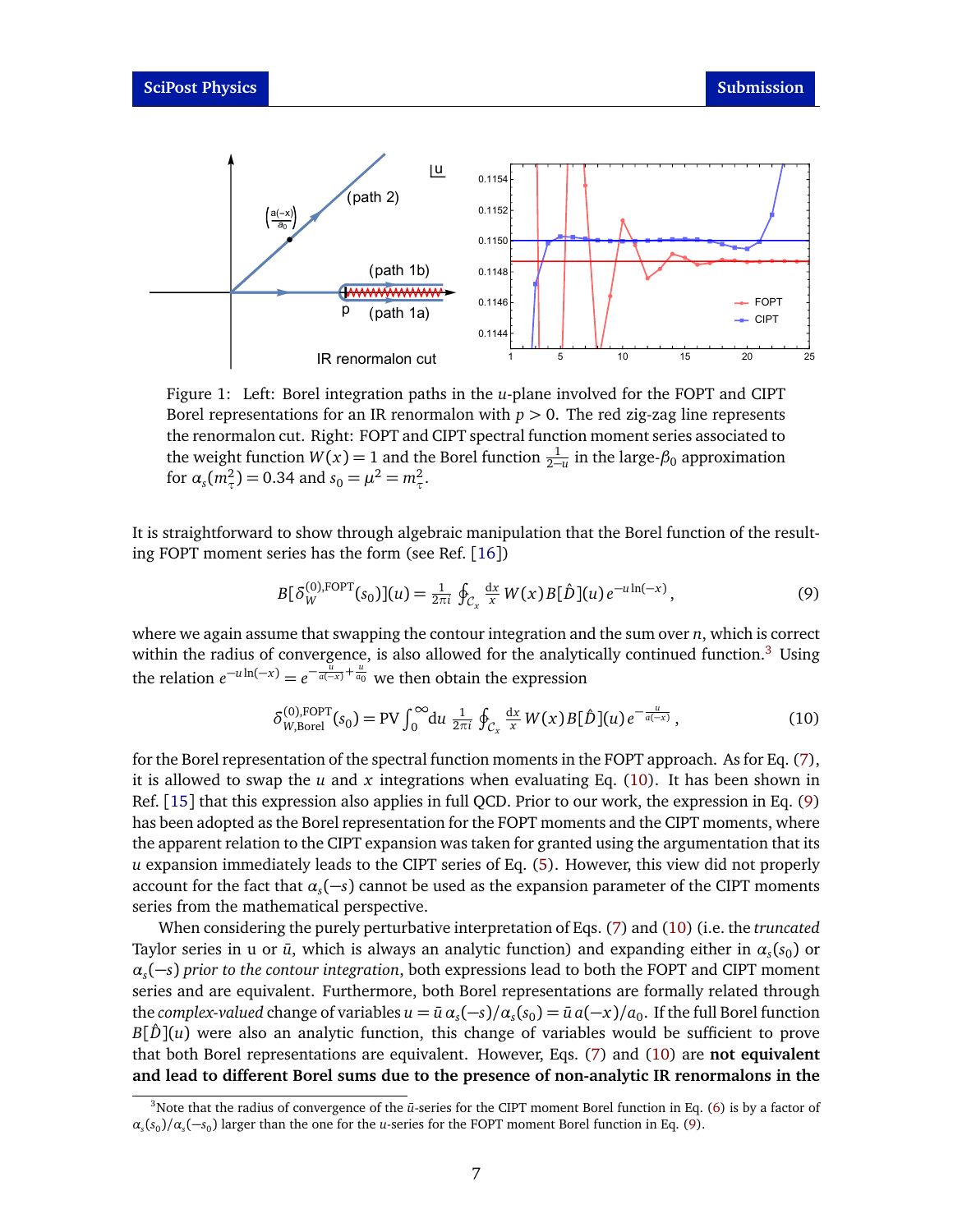**Euclidean Borel function**  $B[\hat{D}](u)$ . Consider a generic IR renormalon contribution of the form  $\frac{1}{(p-u)^{\gamma}}$ , which leads to a cut along the positive real *u*-axis starting at *u* = *p*, see the left panel in Fig. [1](#page-6-3) showing the complex *u*-plane. This makes the FOPT Borel representation [\(10\)](#page-6-1) only well-defined with an additional prescription on the *u*-integration is imposed. The most common prescription used in the literature, the principal value (PV) prescription, is to take the average of the deformations above and below the cut (paths 1a and 1b). We have indicated it already in Eq. [\(10\)](#page-6-1). In contrast, the CIPT Borel representation does not require a prescription because  $\alpha_s(-s)/\alpha_s(s_0)$  is complex along the contour integration over *s* as long as Im[*s*]  $\neq$  0. From the perspective of the *u*-integration in the FOPT Borel representation, the  $\bar{u}$  integration in the CIPT Borel representation never touches the cut and proceeds either entirely above (shown as path 2 for Im $[x] > 0$ ) or below it. Figure [1](#page-6-3) also illustrates that the difference in the FOPT and CIPT Borel sums, called the **asymptotic separation**, arises from closing path 2 with either paths 1a or paths 1b at positive real infinity. For  $Im[x] > 0$ , the situation displayed in the figure, it arises from closing path 2 with path 1a.

## <span id="page-7-0"></span>**5 Essential Comments and the Asymptotic Separation**

The form of the Borel representation of the CIPT spectral moments in Eq. [\(7\)](#page-5-2) is imperative when deriving the Borel function explicitly from the CIPT series terms. The analytic form of the CIPT Borel representation bears a number of novel and quite subtle properties which we briefly discuss in the following and which are important for the numerical computation of the asymptotic separation. In the following we consider a generic IR renormalon term in the Euclidan Adler functions Borel function of the form  $B^{\text{IR}}_{\hat{p}}$  $\lim_{\hat{D},p,\gamma}(u) = \frac{1}{(p-u)^{\gamma}}.$ 

#### <span id="page-7-1"></span>**5.1 Form of the Contour Integration and CIPT OPE Corrections**

For the FOPT Borel representation the choice of the complex  $x$ -integration path  $\mathcal{C}_x$  is arbitrary as long as it is ensured that the coupling *a*(−*x*) stays in the perturbative region. For the CIPT Borel representation an additional restriction arises because the coupling affects the analytic properties of the CIPT Borel function [\(6\)](#page-5-1). Let us consider the contribution to the CIPT Borel representation due to the generic IR renormalon  $B^{\text{IR}}_{\hat{n}}$  $D_{\hat{D},p,\gamma}(u)$  and for  $W(x) = (-x)^m$ :

$$
\delta_{\{(-x)^m, p, \gamma\}, \text{Borel}}^{(0), \text{CIFT}}(s_0) = \int_0^\infty \mathrm{d}\bar{u} \, \tfrac{1}{2\pi i} \oint_{\mathcal{C}_x} \frac{\mathrm{d}x}{x} \, (-x)^m \left( \frac{a(-x)}{a_0} \right) \frac{e^{-\frac{\bar{u}}{a_0}}}{\left( p - \frac{a(-x)}{a_0} \bar{u} \right)^{\gamma}} \,. \tag{11}
$$

Apart from the Landau pole and the cut along the positive real *x* axis contained in the coupling *a*(*−x*), there is an additional cut in the *x*-plane for real values of *x* with  $\alpha_s(-xs_0) \geq p\alpha_s(s_0)/\bar{u}$ . In the large-β<sub>0</sub> approximation this is equivalent to  $x ≥ \tilde{x}(\bar{u}) ≡ -e^{(\bar{u}-p)/pa_0} = -(\frac{\Lambda_{\text{QCD}}^2}{s_0})^{(p-\bar{u})/p}$ . The value of  $\bar{x}(u)$  is negative so that it affects the possible choices for the path  $C_x$ . For  $\bar{u} < p$  the cut is still within the circular path  $|x| = 1$ . For  $\bar{u} > p$  it is not, so that we have to deform the integration path  $\mathcal{C}_x$  further into the negative real  $x$ -plane such that it crosses the real negative axis at a value below  $\tilde{x}(\bar{u})$ . This property entails that, when  $\bar{u} \to \infty$ , the allowed region where the path can cross the negative real *x*-axis is shifted towards negative infinity. Furthermore, when the  $\bar{u}$  integration is carried out first, this cut stretches to minus real infinity, so that the contour  $\mathcal{C}_x$ must be deformed to minus negative real infinity as well. This additional cut is an essential issue when one attempts to apply the analytic structure of Eq. [\(7\)](#page-5-2) for a calculation of the Borel sum to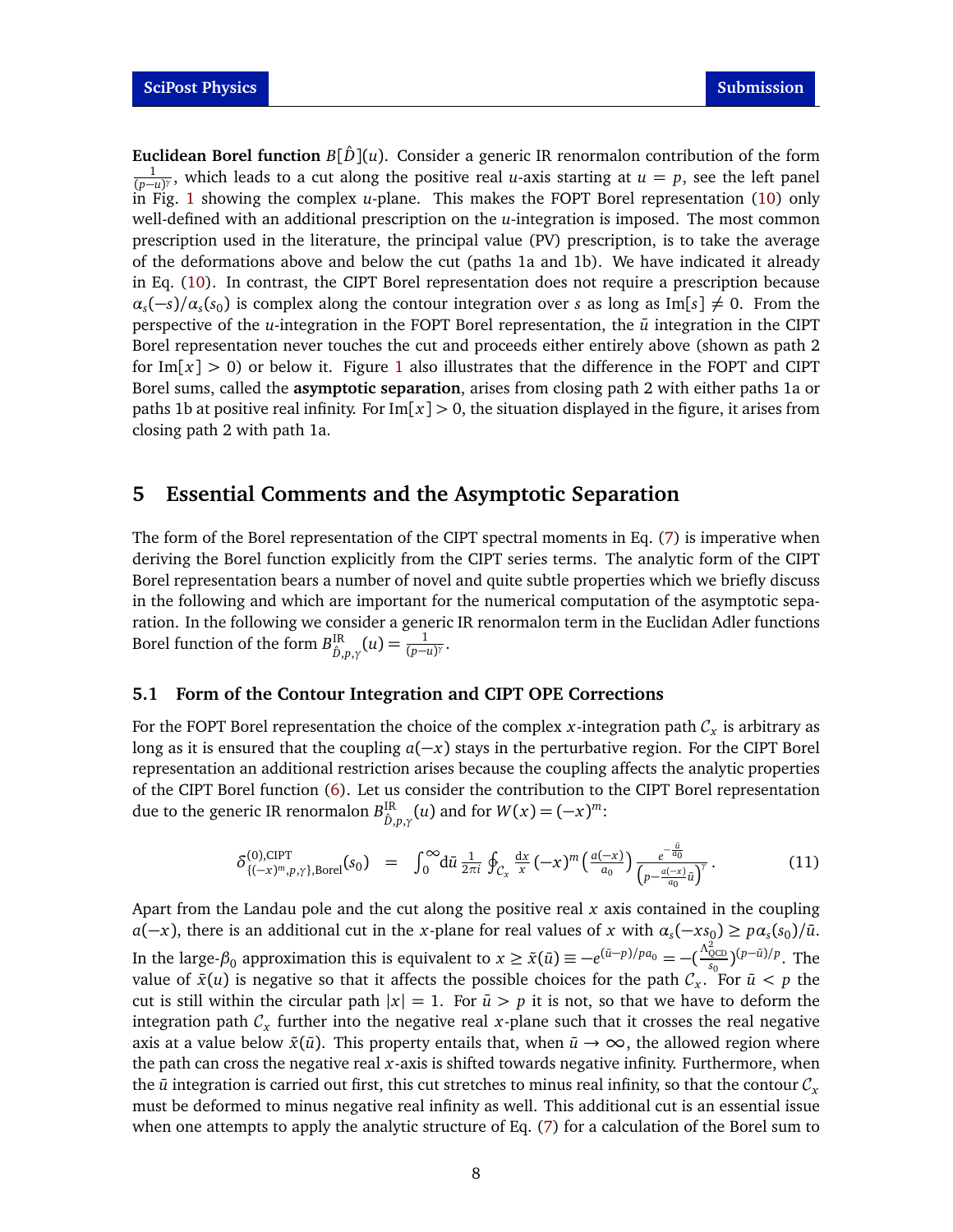the expansion of complex-valued (non-Euclidean) Adler function of Eq. [\(3\)](#page-2-2), i.e. when discussing its form without the contour integration (see Refs. [[15,](#page-12-9) [16](#page-12-10)] for such an analysis). The analytic form of the CIPT Borel representation implies that this Borel sum has a cut along the Euclidean axis that is power-suppressed by a factor  $e^{-\frac{p}{a(-x)}} \sim (\frac{\Lambda_{QCD}^2}{-s})^p$ . Since this cut is unphysical, one must conclude that the associated OPE corrections to the Adler function (which does not have such a cut at the hadron level) cannot have the standard form discussed in Sec. [3.](#page-3-0) This implies that the OPE corrections that need to be added to the CIPT spectral function moments differ from those of the FOPT moments and, furthermore, cannot be computed from the standard form of the Adler function's OPE corrections. We note that this conclusion is not imperative at this point since the contour integration is an integral part in the derivation of the form of Eq. [\(7\)](#page-5-2), but we believe that it is the correct one.<sup>[4](#page-8-1)</sup>

### <span id="page-8-0"></span>**5.2 FOPT and CIPT OPE Corrections are indeed different**

The statement that the OPE corrections to the CIPT spectral function moments differ from those of the moments computed with FOPT and, furthermore, do not have standard form is is quite intriguing and not easy to accept. It implies that phenomenological analyses within the CIPT approach may be subject to a yet unquantified additional uncertainty concerning the treatment of the OPE corrections.<sup>[5](#page-8-2)</sup> It is therefore worth to spend some time to discuss it further, having in mind the statement we made earlier on the suppression of the gluon condensate renormalon for spectral function moments  $W(x)$  without a quadratic term  $x^2$ . In the large- $\beta_0$  approximation, where the gluon condensate renormalon structure in  $B[\hat{D}](u)$  has the form  $\frac{1}{2-u}$ , it is straightforward to see this suppression when carrying out the *x* contour integration for the FOPT Borel representation for this renormalon structure [[29](#page-13-5)]:

<span id="page-8-4"></span>
$$
\delta_{\{(-x)^m,2,1\},\text{Borel}}^{(0),\text{FOPT}}(s_0) = \text{PV} \int_0^\infty du \, \frac{1}{2-u} \frac{1}{2\pi i} \oint_{|x|=1} \frac{dx}{x} (-x)^m e^{-u \ln(-x)} e^{-\frac{u}{a_0}}
$$
\n
$$
= \text{PV} \int_0^\infty du \, \frac{(-1)^m \sin(u\pi)}{\pi(u-m)} \frac{1}{2-u} e^{-\frac{u}{a_0}}.
$$
\n(12)

For  $m \neq 2$  the renormalon pole at  $u = 2$  is completely eliminated, the Borel function for the FOPT moment becomes analytic in the entire *u*-plane and the PV prescription can be dropped. This cancellation is accompanied by two more facts, namely that (i) the associated FOPT series is convergent (see the red dots in the right panel of Fig. [1](#page-6-3) for  $W(x) = 1$ ) and that (ii) the gluon condensate correction [\(4\)](#page-4-1) vanishes in the *x*-contour integration since the residue is zero. The associated CIPT series (blue dots), however, is not convergent.<sup>[6](#page-8-3)</sup> The CIPT Borel representation for  $W(x) = 1$  that arises from carrying out the *x* contour integration has the form

<span id="page-8-5"></span>
$$
\delta_{\{1,2,1\},Borel}^{(0),CIPT}(s_0) = \int_0^\infty d\bar{u} \left(\frac{-1}{2a_0}\right) Q\left(1,0,\frac{2-\bar{u}}{2a_0}\right) e^{-\frac{\bar{u}}{a_0}},\tag{13}
$$

with  $Q(1, 0, \rho) = \frac{i}{2\pi} [\ln(\rho + i\pi) - \ln(\rho - i\pi)]$ . The *ū*-integral along the positive real axis does again not need a prescription, but the Borel function has cuts located parallel to the real  $\bar{u}$  axis starting

<span id="page-8-1"></span> $4$ The unphysical cut may be taken as a formal reason to dismiss the form of Eq. [\(7\)](#page-5-2) and all its implications. However, because the cut is power suppressed, it can be compensated by OPE corrections that do not have standard form or maybe even have a connection to duality violating effect. So there is no contradiction. We believe that there is sufficient evidence that supports the view that the Borel representation of Eq. [\(7\)](#page-5-2) should be taken seriously.

<span id="page-8-2"></span><sup>5</sup>The size of this uncertainty is only sizeable if the normalization of the gluon condensate renormalon in full QCD is sizeable as well.

<span id="page-8-3"></span><sup>&</sup>lt;sup>6</sup>It is intriguing that this fact has apparently never been noticed in the literature prior to our work.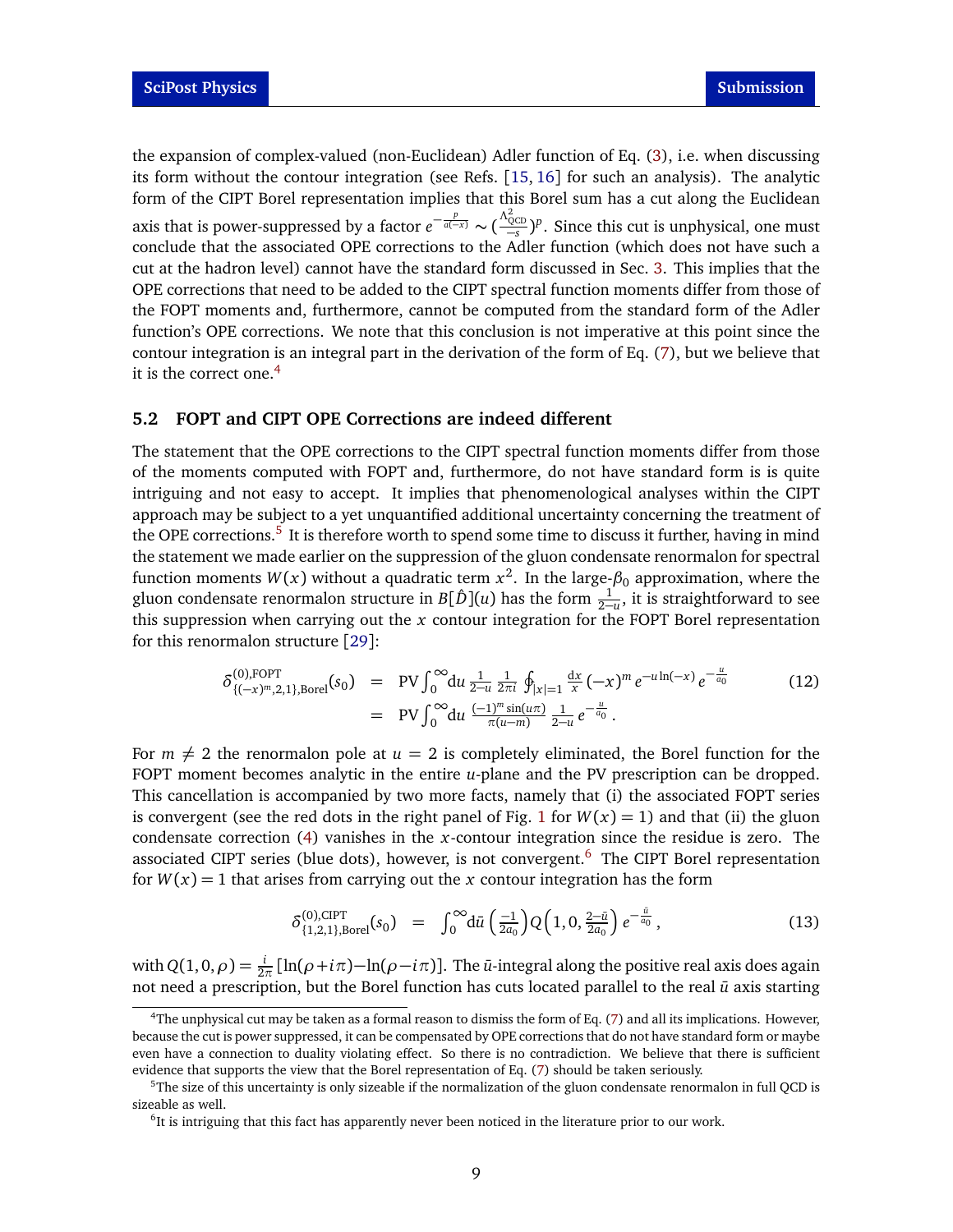at distance  $2|1+i a_0\pi|$  to the origin. These cuts signal that the underlying series is not convergent as can be clearly seen in the figure. For a renormalon cut  $\frac{1}{(p-u)^{\gamma}}$  the distance is  $p|1 + i a_0 \pi|$ , see Refs. [[15,](#page-12-9) [16](#page-12-10)] for details and formulae for all cases. The non-convergence of the CIPT series and the uncancelled cuts, imply that (in the large-β<sub>0</sub> approximation) that the CIPT series requires a finite OPE correction. Since the standard gluon condensate OPE corrections vanishes, the required OPE corrections cannot have the standard form of Eq. [\(4\)](#page-4-1).

#### <span id="page-9-0"></span>**5.3 Asymptotic Separation**

In the right panel of Fig. [1](#page-6-3) also the FOPT and CIPT Borel sums for the series associated to the Borel function contribution  $\frac{1}{2-u}$  for  $W(x) = 1$  are shown as the colored horizontal lines. They can be computed directly from Eqs. [\(12\)](#page-8-4) and [\(13\)](#page-8-5). The difference between the two is called **asymptotic separation** and clearly visible. The FOPT series clearly converges to its Borel sum, while the CIPT series approaches its Borel sum at intermediate order prior to divergence. In general, it is more convenient to calculate the asymptotic separation by doing first the Borel integration, applying the argumentation concerning closing the paths 1a and 1b with path 2 with respect to the IR renormalon cut we have mentioned at the end of Sec. [4.](#page-4-0) This leads to

$$
\Delta(m, p, \gamma, s_0) \equiv \delta_{\{(-x)^m, p, \gamma\}, \text{Borel}}^{(0), \text{CIPT}}(s_0) - \delta_{\{(-x)^m, p, \gamma\}, \text{Borel}}^{(0), \text{FOPT}}(s_0)
$$

$$
= \frac{1}{2\Gamma(\gamma)} \oint_{\mathcal{C}_x} \frac{dx}{x} (-x)^m \text{sig}[\text{Im}[x]] (a(-x))^{1-\gamma} e^{-\frac{p}{a(-x)}}.
$$
(14)

for the asymptotic separation for the generic renormalon structure  $B^{\text{IR}}_{\hat{n}}$  $D_{\hat{D},p,\gamma}^{\text{IR}}(u)$ . For  $m < p$ , which covers all linear weight functions,[7](#page-9-2) the asymptotic separation *∆* can be computed in the prescribed way, but for  $m > p$ , the exponentially suppressed term  $e^{-\frac{p}{a(-x)}}$  is beaten by the divergent  $(-x)^m$ term when *x* approaches −∞ in the remaining contour integral. For this case one needs to determine *∆* through analytic continuation, which boils down to the analytic formula determined for  $m < p$ . Details of this analytic continuation are given in Ref. [[15](#page-12-9)]. For  $m = p$ , we **define by hand** *∆*(*p*, *p*,*γ*,*s*<sup>0</sup> ) = 0, because in this case the renormalon behavior is not suppressed in the moment series and the FOPT and CIPT series both exhibit an unstable and divergent character [[15,](#page-12-9) [20](#page-12-14)] such that the discussion of a discrepancy between them is irrelevant from the purely practical point of view. In the large- $β$ <sub>0</sub> approximation the analytic formulae are quite simple and read  $(e^{-\frac{p}{a_0}} = (\frac{\Lambda_{\text{QCD}}^2}{s_0})^p)$ 

<span id="page-9-3"></span>
$$
\Delta_{\beta_0}(m \neq p, p, 1, s_0) = \frac{(-1)^{p-m}}{p-m} e^{-\frac{p}{a_0}}, \tag{15}
$$

$$
\Delta_{\beta_0}(m \neq p, p, 2, s_0) = (-1)^{p-m} \left[ \frac{1}{(p-m)^2} + \frac{1}{(p-m)a_0} \right] e^{-\frac{p}{a_0}}.
$$
\n(16)

The analytic expressions in full QCD are more complicated and written down in Ref. [[15](#page-12-9)].

#### <span id="page-9-1"></span>**5.4 Brief numerical Analysis**

We have already shown in the right panel of Fig. [1](#page-6-3) that the asymptotic separation describes the disparity in the behavior of FOPT and CIPT spectral function moments series very accurately for  $W(x) = 1$  and a  $p = 2$  simple pole IR renormalon in the large- $\beta_0$  approximation. The left panel of

<span id="page-9-2"></span><sup>&</sup>lt;sup>7</sup>We recall that  $B[\hat{D}](u)$  only contain non-analytic renormalon terms of the form  $\frac{1}{(p-u)^{\gamma}}$  for  $p=2,3,4\ldots$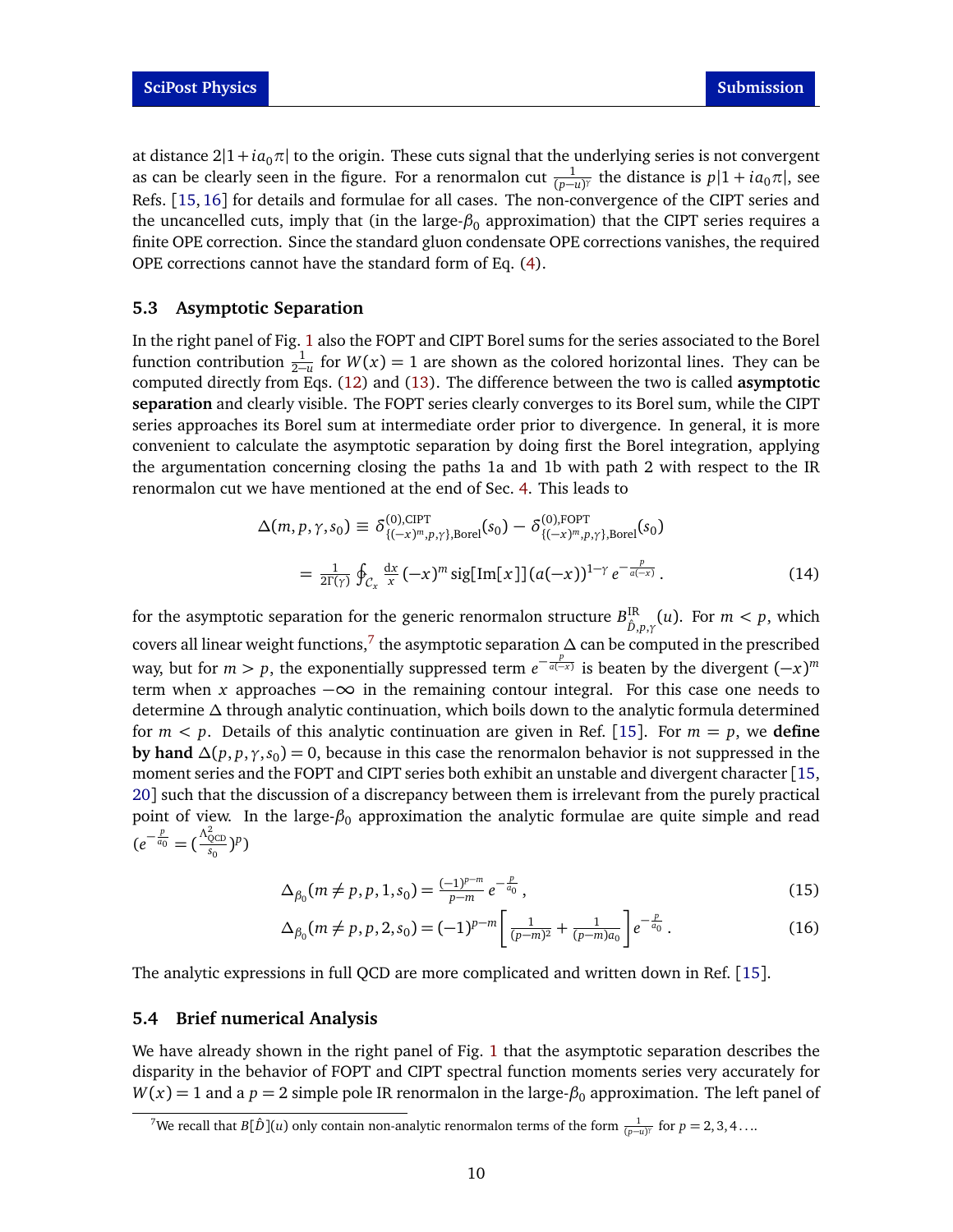<span id="page-10-0"></span>

Figure 2: Left: FOPT and CIPT spectral function moment series associated to the weight function  $W(x) = (-x)^4$  and the Borel function  $\frac{1}{2-\mu}$  in the large- $\beta_0$  approximation for  $s_0 = m_\tau^2$ . Right: FOPT and CIPT Moment series  $\delta^{(0),\text{FOPT}}_{W}$  $w_{\tau}$ <sup>(0),FOPT</sup>( $m_{\tau}^{2}$ ) for the total hadronic  $\tau$  decay rate  $R_{\tau}$  in the large- $\beta_{0}$ approximation. Horizontal lines represent the FOPT and CIPT Borel sums and the orange band in the right panel shows the FOPT Borel sum ambiguity. We used  $\alpha_s(m_\tau^2) = 0.34$  and  $\mu^2 = m_\tau^2$ .

Fig. [2](#page-10-0) shows the corresponding case for  $W(x) = (-x)^4$ , where the analytic continuation is mandatory to obtain the result for the asymptotic separation. Here the FOPT series is again convergent (in contrast to the CIPT series), and the description of the disparity in the behavior of both series is again very accurately described by the asymptotic separation. This excellent description can be easily checked for any IR renormalon and any monomial weight function  $W(x) = (-x)^m$  also in full QCD and we refer to Ref. [[15](#page-12-9)] for details.

We conclude with showing in the right panel of Fig. [2](#page-10-0) the FOPT and CIPT series for the normalized total hadronic  $\tau$  decay rate  $R_{\tau}$ , where the weight function  $W_{\tau}(x)$  is a linear combination of several monomials (see text below Eq. [\(2\)](#page-1-2)) using the full Borel function  $B[\hat{D}](u)$  in the large*β*<sup>0</sup> approximation [[28](#page-13-4)], see e.g. Eq. (12) in Ref. [[16](#page-12-10)] for the expression. Since in the full Borel function IR and UV renormalon poles are located at all integer values along the real *u*-axis (except for  $u = 0, 1$ ), the FOPT and the CIPT series are both asymptotic (and non-convergent). Both series are shown for the same  $\alpha_s$  value. The oscillating structures visible in both series arise from the influence of UV renormalons which are associated to a sign-alternating increase of the series coefficients. The impact of these UV renormalons is, however, very small at intermediate orders below 9 so that we can observe the impact of the IR renormalons. $8$  We can clearly see the disparity between the FOPT and CIPT series (around orders 5 to 8), which is the reason why *α<sup>s</sup>* values based on CIPT analyses tend to be larger than for FOPT-based analyses (once the same OPE corrections are used in both approaches). The FOPT and CIPT Borel sums are again indicated by the colored horizontal lines and we have also displayed as the light orange band the standard estimate for the ambiguity of the FOPT Borel sum in the PV prescription, which is defined as the difference from using paths [1](#page-6-3)a and 1b in Fig. 1 (left panel) times a factor  $\frac{1}{\pi}$ . We again see that the asymptotic separation describes the disparity between the FOPT and CIPT series very well, and we also observe that the asymptotic separation is substantially larger than the FOPT Borel sum ambiguity (even if we would not include the ad hoc suppression factor  $\frac{1}{\pi}$ ). Interestingly, 99.8% of the numerical value of the asymptotic separation comes from the gluon condensate renormalon.

<span id="page-10-1"></span><sup>&</sup>lt;sup>8</sup>The leading UV renormalon pole is located at  $p = -1$  and should in principle dominate over the impact of the gluon condensate renormalon pole at  $p = 2$  already at very low orders. However, it happens that in the  $\overline{MS}$  scheme the normalization of these UV renormalons is strongly suppressed compared to the IR renormalons.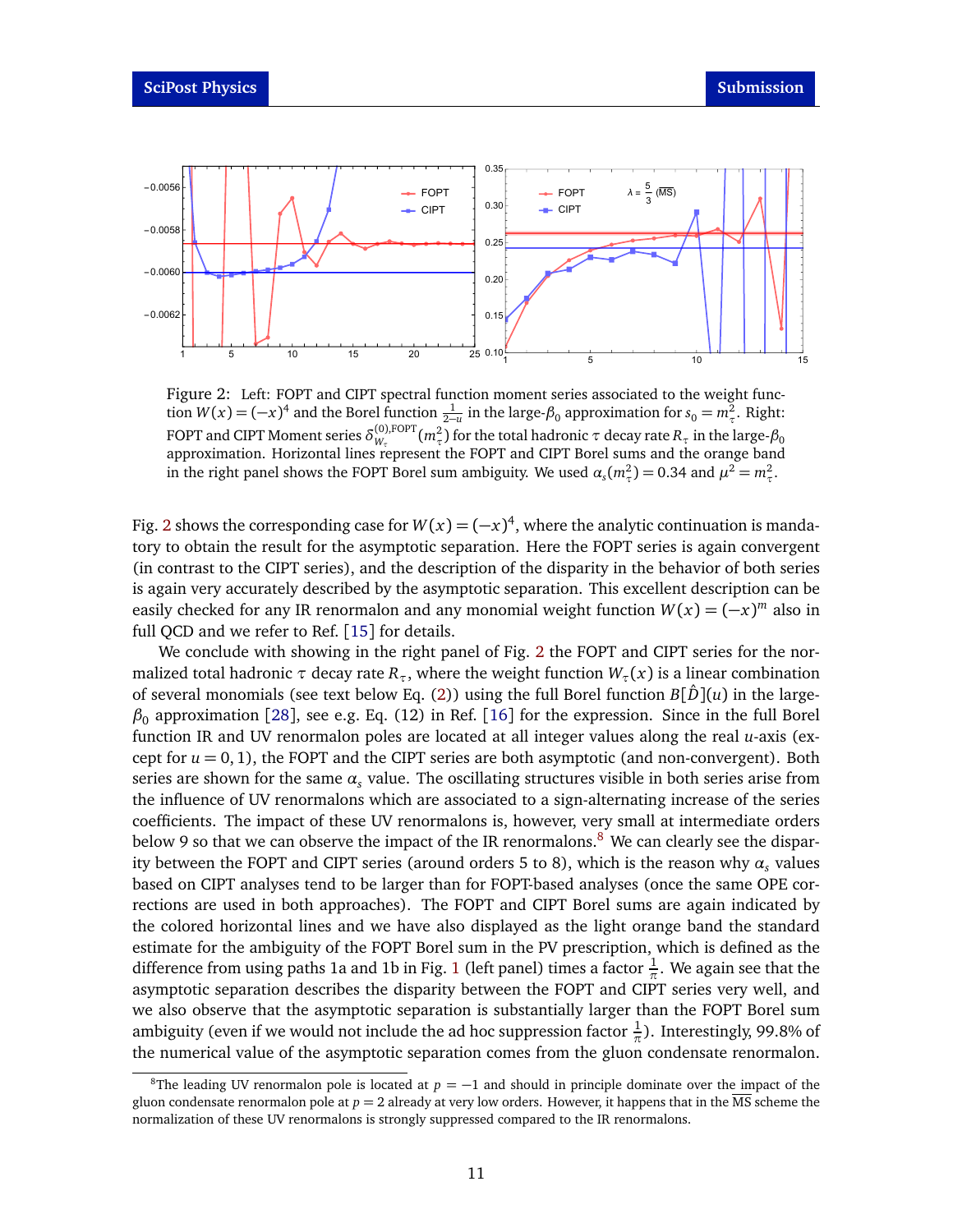This happens because the Borel function  $B[\hat{D}](u)$  of the Euclidean Adler function in the large- $\beta_0$ approximation contains a gluon condensate IR renormalon cut with a sizeable normalization and because the contribution of IR renormalons with  $p \geq 3$  is strongly power-suppressed by additional factors of  $\Lambda_{\text{QCD}}^2/s_0$ , see Eq. [\(15\)](#page-9-3). From a practical point of view, only the  $p = 2$  gluon condensate renormalon is relevant when considering the implications of the asymptotic separation.

# <span id="page-11-0"></span>**6 Conclusions**

In this talk we have shown that the Borel representations of the FOPT and CIPT *τ* hadronic spectral function moments have different Borel representations. The CIPT Borel representation is new and has novel and subtle features. In the presence of IR renormalons the different analytic properties lead to a difference in their Borel sums, called the **asymptotic separation**. While the FOPT Borel representation has been known before, the CIPT Borel representation is new and its structure provides the implication that the OPE corrections that need to be added to the CIPT moments differ from those of the FOPT approach and do furthermore not have standard form. From a numerical point of view, the asymptotic separation and its implications are practially relevant only if the gluon condensate IR renormalon has a substantial normalization. This is so in the large-*β*<sup>0</sup> approximation, where the asymptotic separation nicely describes the disparity between the FOPT and CIPT spectral function moment series.

# **Acknowledgements**

We thank Matthias Jamin and Diogo Boito for discussions. This work was supported in part by the FWF Austrian Science Fund under the Project No. P32383-N27. We also acknowledge partial support by the FWF Austrian Science Fund under the Doctoral Program "Particles and Interactions" No. W1252-N27.

# **References**

- <span id="page-11-1"></span>[1] M. Davier, A. Höcker, B. Malaescu, C.-Z. Yuan and Z. Zhang, *Update of the ALEPH nonstrange spectral functions from hadronic τ decays*, Eur. Phys. J. C **74**(3), 2803 (2014), doi:10.1140/epjc/[s10052-014-2803-9,](https://doi.org/10.1140/epjc/s10052-014-2803-9) <1312.1501>.
- <span id="page-11-2"></span>[2] K. Ackerstaff *et al.*, *Measurement of the strong coupling constant α<sup>s</sup> and the vector and axial vector spectral functions in hadronic tau decays*, Eur. Phys. J. C **7**, 571 (1999), doi:10.1007/[s100529901061,](https://doi.org/10.1007/s100529901061) <hep-ex/9808019>.
- <span id="page-11-3"></span>[3] S. Gorishnii, A. Kataev and S. Larin, *The O*( $\alpha_s^3$ )-corrections to  $\sigma_{tot}(e^+e^- \to hadrons)$ *and* Γ(τ<sup>−</sup> → *ν*<sub>τ</sub> + *hadrons*) *in QCD*, Phys. Lett. B **259**, 144 (1991), doi[:10.1016](https://doi.org/10.1016/0370-2693(91)90149-K)/0370-[2693\(91\)90149-K.](https://doi.org/10.1016/0370-2693(91)90149-K)
- [4] L. R. Surguladze and M. A. Samuel, Total hadronic cross-section in  $e^+e^-$  annihila*tion at the four loop level of perturbative QCD*, Phys. Rev. Lett. **66**, 560 (1991), doi:10.1103/[PhysRevLett.66.560,](https://doi.org/10.1103/PhysRevLett.66.560) [Erratum: Phys.Rev.Lett. 66, 2416 (1991)].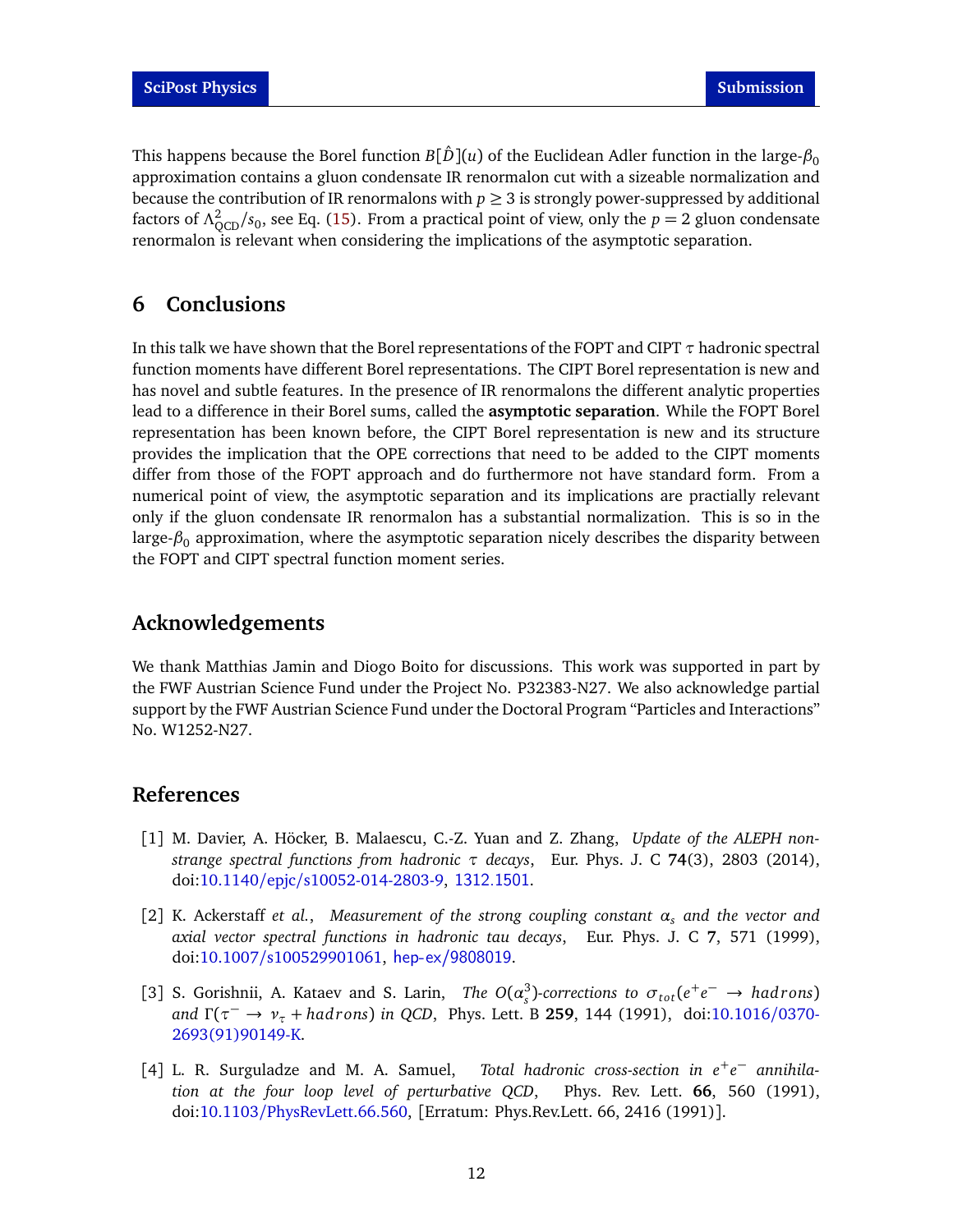- [5] P. Baikov, K. Chetyrkin and J. H. Kuhn, *Order α* 4 *<sup>s</sup> QCD Corrections to Z and tau Decays*, Phys. Rev. Lett. **101**, 012002 (2008), doi:10.1103/[PhysRevLett.101.012002,](https://doi.org/10.1103/PhysRevLett.101.012002) <0801.1821>.
- <span id="page-12-0"></span>[6] F. Herzog, B. Ruijl, T. Ueda, J. A. M. Vermaseren and A. Vogt, *On Higgs decays to hadrons and the R-ratio at N*<sup>4</sup> *LO*, JHEP **08**, 113 (2017), doi:10.1007/[JHEP08\(2017\)113,](https://doi.org/10.1007/JHEP08(2017)113) <1707.01044>.
- <span id="page-12-1"></span>[7] E. Braaten, S. Narison and A. Pich, *QCD analysis of the tau hadronic width*, Nucl. Phys. B **373**, 581 (1992), doi:10.1016/[0550-3213\(92\)90267-F.](https://doi.org/10.1016/0550-3213(92)90267-F)
- <span id="page-12-7"></span>[8] F. Le Diberder and A. Pich, *The perturbative QCD prediction to R<sup>τ</sup> revisited*, Phys. Lett. B **286**, 147 (1992), doi:10.1016/[0370-2693\(92\)90172-Z.](https://doi.org/10.1016/0370-2693(92)90172-Z)
- <span id="page-12-4"></span>[9] D. Boito, M. Golterman, K. Maltman, J. Osborne and S. Peris, *Strong coupling from the revised ALEPH data for hadronic τ decays*, Phys. Rev. D **91**(3), 034003 (2015), doi:10.1103/[PhysRevD.91.034003,](https://doi.org/10.1103/PhysRevD.91.034003) <1410.3528>.
- <span id="page-12-2"></span>[10] A. Pich and A. Rodríguez-Sánchez, *Determination of the QCD coupling from ALEPH τ decay data*, Phys. Rev. D **94**(3), 034027 (2016), doi:10.1103/[PhysRevD.94.034027,](https://doi.org/10.1103/PhysRevD.94.034027) <1605.06830>.
- <span id="page-12-3"></span>[11] M. A. Shifman, A. Vainshtein and V. I. Zakharov, *QCD and Resonance Physics. Theoretical Foundations*, Nucl. Phys. B **147**, 385 (1979), doi:10.1016/[0550-3213\(79\)90022-1.](https://doi.org/10.1016/0550-3213(79)90022-1)
- <span id="page-12-5"></span>[12] D. Boito, M. Golterman, K. Maltman, S. Peris, M. V. Rodrigues and W. Schaaf, *Strong coupling from an improved τ vector isovector spectral function*, Phys. Rev. D **103**(3), 034028 (2021), doi:10.1103/[PhysRevD.103.034028,](https://doi.org/10.1103/PhysRevD.103.034028) <2012.10440>.
- <span id="page-12-6"></span>[13] P. A. Zyla *et al.*, *Review of Particle Physics*, PTEP **2020**(8), 083C01 (2020), doi[:10.1093](https://doi.org/10.1093/ptep/ptaa104)/ptep/ptaa104.
- <span id="page-12-8"></span>[14] A. Pivovarov, *Renormalization group analysis of the tau lepton decay within QCD*, Sov. J. Nucl. Phys. **54**, 676 (1991), doi:10.1007/[BF01625906,](https://doi.org/10.1007/BF01625906) <hep-ph/0302003>.
- <span id="page-12-9"></span>[15] A. H. Hoang and C. Regner, *Borel Representation of τ Hadronic Spectral Function Moments in Contour-Improved Perturbation Theory* (2020), <2008.00578>.
- <span id="page-12-10"></span>[16] A. H. Hoang and C. Regner, *On the Difference between FOPT and CIPT for Hadronic Tau Decays* (2021), <2105.11222>.
- <span id="page-12-11"></span>[17] A. H. Mueller, *On the Structure of Infrared Renormalons in Physical Processes at High-Energies*, Nucl. Phys. B **250**, 327 (1985), doi:10.1016/[0550-3213\(85\)90485-7.](https://doi.org/10.1016/0550-3213(85)90485-7)
- <span id="page-12-12"></span>[18] M. Beneke, *Renormalons*, Phys. Rept. **317**, 1 (1999), doi:10.1016/[S0370-1573\(98\)00130-6,](https://doi.org/10.1016/S0370-1573(98)00130-6) <hep-ph/9807443>.
- <span id="page-12-13"></span>[19] M. Beneke and M. Jamin, *α<sup>s</sup> and the tau hadronic width: fixed-order, contour-improved and higher-order perturbation theory*, JHEP **09**, 044 (2008), doi[:10.1088](https://doi.org/10.1088/1126-6708/2008/09/044)/1126- [6708](https://doi.org/10.1088/1126-6708/2008/09/044)/2008/09/044, <0806.3156>.
- <span id="page-12-14"></span>[20] M. Beneke, D. Boito and M. Jamin, *Perturbative expansion of tau hadronic spectral function moments and α<sup>s</sup> extractions*, JHEP **01**, 125 (2013), doi:10.1007/[JHEP01\(2013\)125,](https://doi.org/10.1007/JHEP01(2013)125) [1210.](1210.8038) [8038](1210.8038).